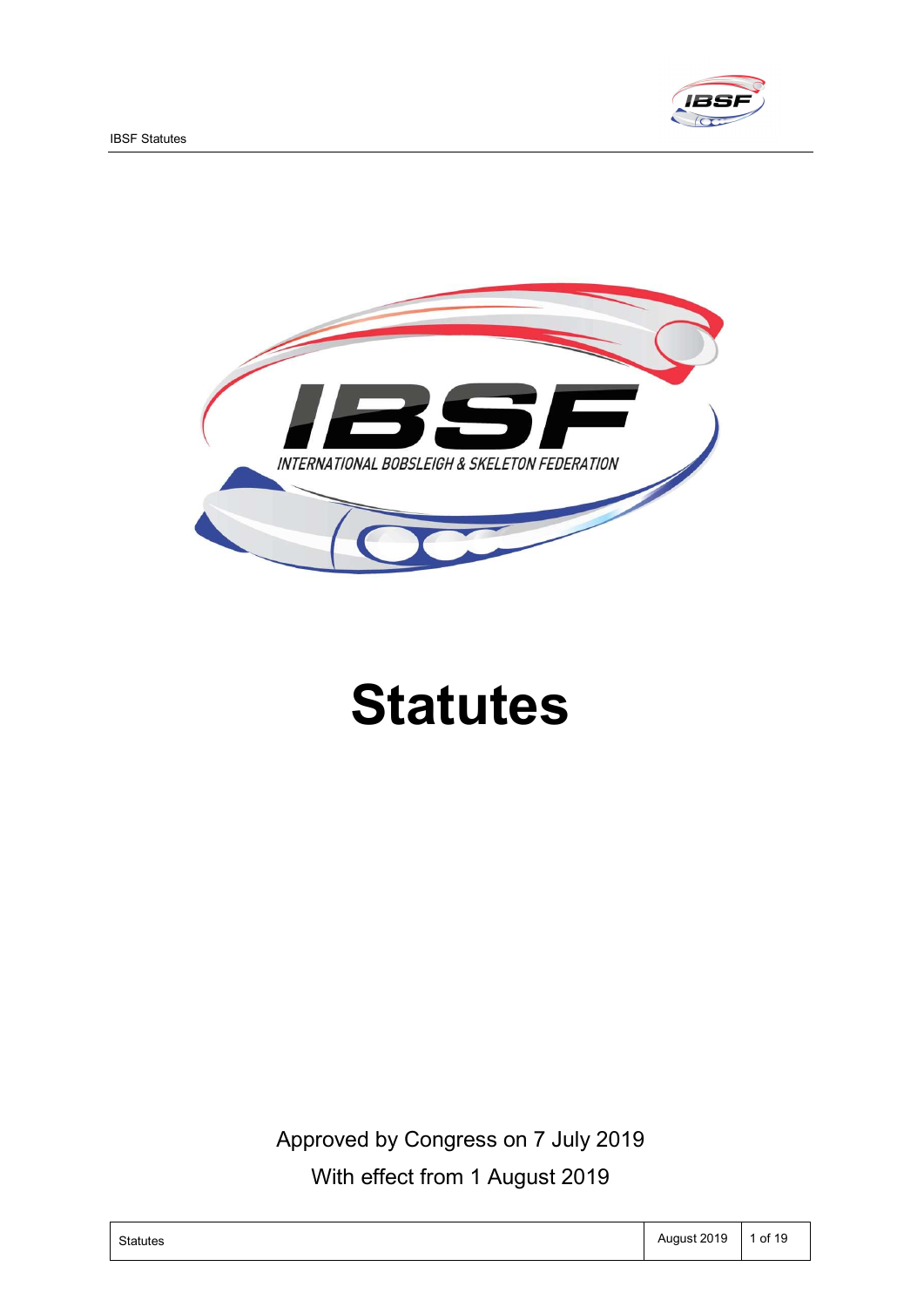

# **Contents**

| 1  |  |
|----|--|
| 2  |  |
| 3  |  |
| 4  |  |
| 5  |  |
| 6  |  |
| 7  |  |
| 8  |  |
| 9  |  |
| 10 |  |
| 11 |  |
| 12 |  |
| 13 |  |
| 14 |  |
| 15 |  |
| 16 |  |
| 17 |  |
| 18 |  |
| 19 |  |
| 20 |  |
| 21 |  |
| 22 |  |
| 23 |  |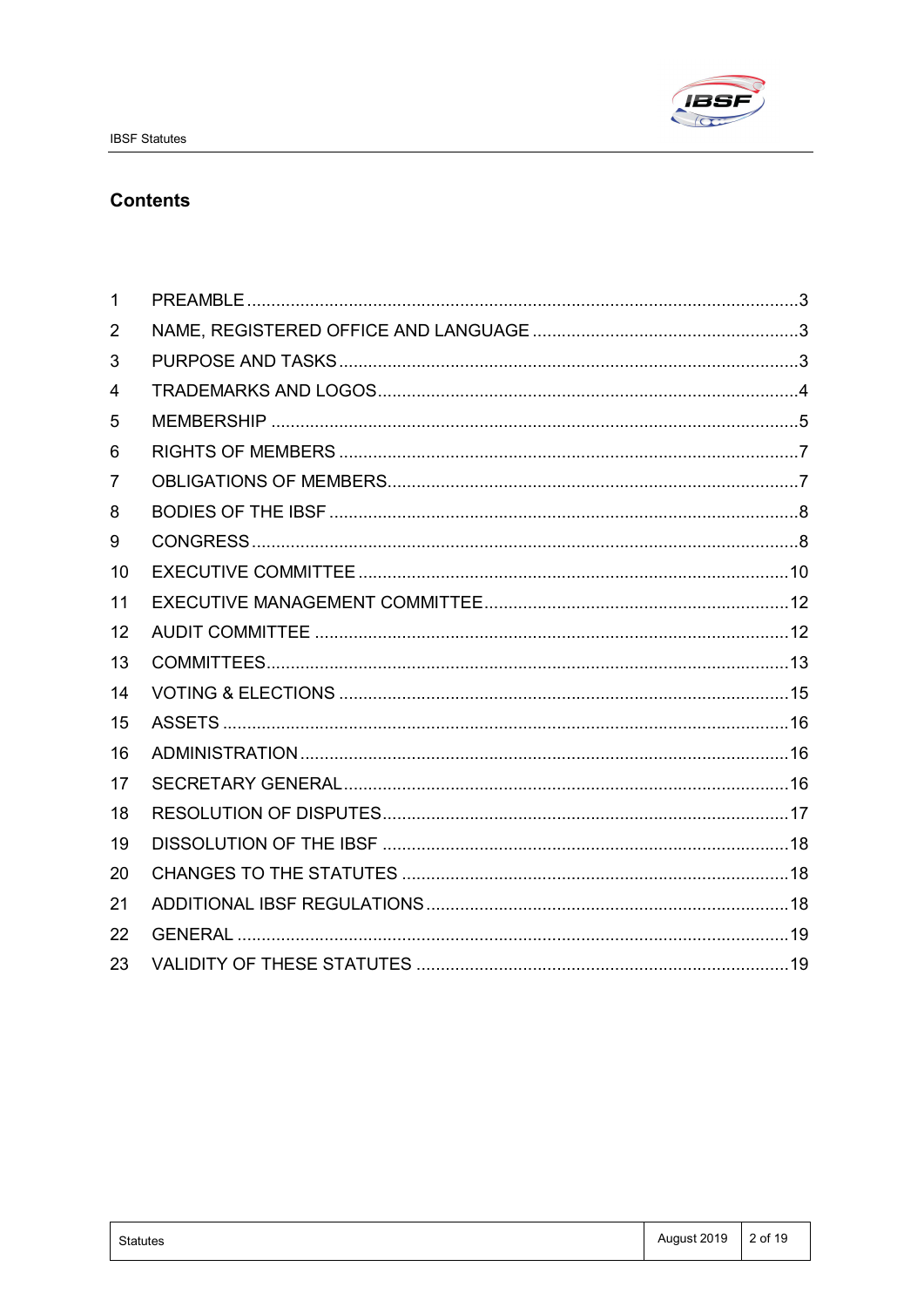IBSF Statutes



#### 1 PREAMBLE

- 1.1 The "International Bobsleigh and Skeleton Federation" (IBSF), is the religiously and politically neutral international non-governmental organisation administering the sports of Bobsleigh (including Bob-on-the-Road) and Skeleton. The IBSF, originally the Fédération Internationale de Bobsleigh et de Tobogganing (FIBT), was founded in Paris on the 23rd November 1923, by the delegates of Great Britain, France and Switzerland and the representatives of Canada and the United States.
- 1.2 The IBSF is the International Federation of all national Bobsleigh and Skeleton Federations and Organisations in accordance with the conditions contained in these Statutes.
- 1.3 The IBSF is the "supreme authority" in all matters relating to international Bobsleigh and Skeleton. In that capacity, the IBSF asserts its authority over all current and future forms, variations and derivatives of the sport, including those forms, variations and/or derivatives modified or derived from its traditional form.
- 1.4 The IBSF cooperates with the International Olympic Committee (IOC), the International Paralympic Committee (IPC) and other International Federations on all matters related to the governance of sports and the Olympic Family. The IBSF recognises and observes the Olympic Charter, and supports the ideal of Fair Play in sport.
- 1.5 The IBSF does not allow any kind of discrimination on improper grounds, in particular discrimination on grounds of race, colour, sex, sexual orientation, language, religion, political or other opinion, national or social origin, property, birth or other status.

# 2 NAME, REGISTERED OFFICE AND LANGUAGE

- 2.1 The IBSF constitutes a civil association founded for an unlimited period of time having its own legal identity in accordance with Article 60 of the Swiss Civil Code. The IBSF is under the jurisdiction of Switzerland and the location of its legal residence is Lausanne, Canton of Vaud.
- 2.2 The headquarters of the IBSF shall be at an address in Switzerland designated by the Executive Committee.
- 2.3 The official languages are English and German. The English text has full priority in the event of conflict between them.

# 3 PURPOSE AND TASKS

The purpose of the IBSF is:

- 3.1 To promote and develop the sports of Bobsleigh and Skeleton at all levels throughout the world and to supervise and direct all their activities at the international level;
- 3.2 To establish and maintain friendly relations with and between the Member Federations;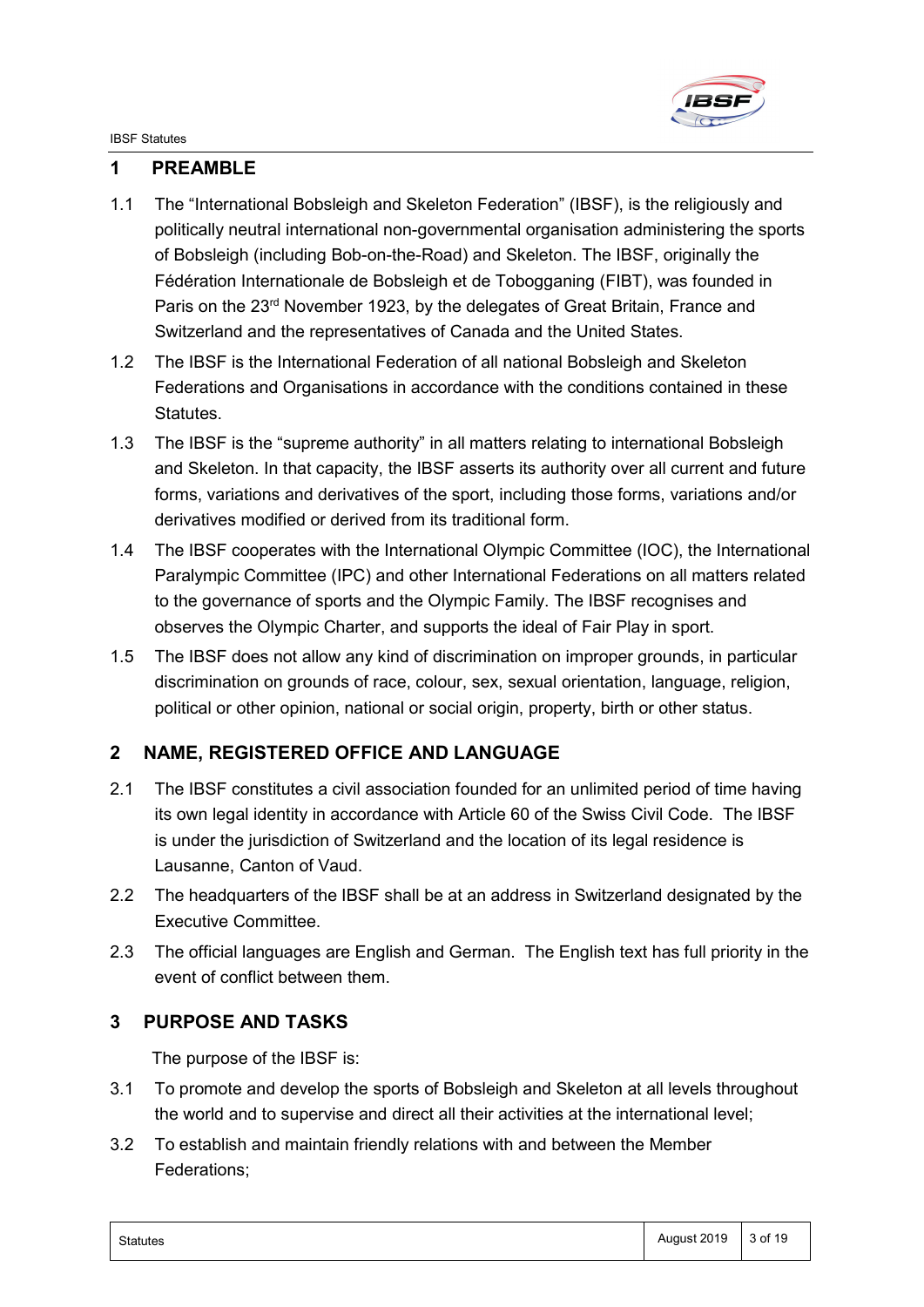

- 3.3 To develop links with other International Federations, National Governments, Inter-Governmental Organisations and International and National Non-Governmental Organisations in order to promote the interests of sport in general and Bobsleigh and Skeleton in particular throughout the world;
- 3.4 To support within its authority the objectives of the Member Federations;
- 3.5 To promote the cooperation and mutual understanding between athletes from all countries;
- 3.6 To administer and control participation in the Olympic Winter Games; World and Continental Championships; World and Continental Cups as well as other competitions or events which are approved by the Congress or the Executive Committee; including confirmation of results;
- 3.7 To establish Rules for all competitions approved by the IBSF;
- 3.8 To recognise only those competitions which comply with these Statutes and the Rules of IBSF and to ensure that these Statutes and all IBSF Rules are observed at such competitions;
- 3.9 To serve as the highest authority for all questions concerning the sports of Bobsleigh and Skeleton and its Rules and Regulations;
- 3.10 To represent the IBSF sports to outside interests. To act as an intermediary and to direct Bobsleigh and Skeleton activity at an international level;
- 3.11 To take into consideration the protection of environment and promote sustainable development;
- 3.12 To promote and to protect all rights relating to IBSF activities throughout the world, including property rights, intellectual property rights such as copyrights, trademarks, and logos;
- 3.13 To govern and regulate the sport at the international level, and to recognise National Federations to govern and regulate the sport at a national level, in accordance with and subject to the IBSF's ultimate authority over the sport;
- 3.14 To protect the independence and autonomy of the IBSF and its Members to govern and regulate the sport, including exercising the right of democratic elections free from any outside influence;
- 3.15 To preserve the integrity of the sport, including (without limitation) by adopting Rules implementing the World Anti-Doping Code, the Olympic Movement Code on the Prevention of the Manipulation of Competitions of 8 December 2015 as well as any amendments made thereafter by the IOC, and other appropriate codes of conduct and ensuring that such Rules and codes are enforced at all Bobsleigh and Skeleton events sanctioned by the IBSF and/or a Member (as applicable).

# 4 TRADEMARKS AND LOGOS

4.1 The IBSF uses (or has used) the following trademarks and logos.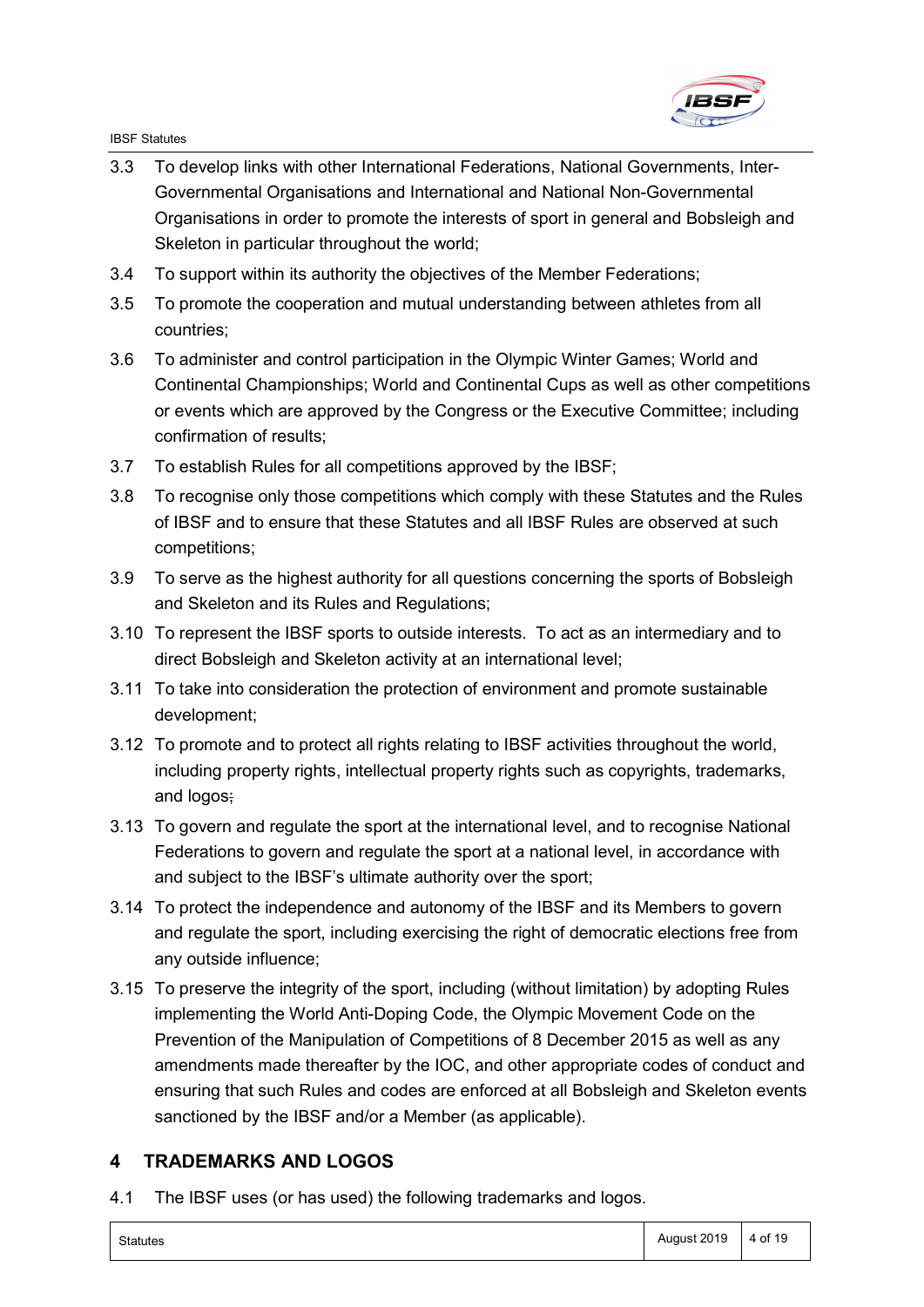



4.2 The IBSF may create other trademarks or logos. The IBSF reserves all rights for the use and the disposal of its trademarks and logos.

#### 5 MEMBERSHIP

- 5.1 Only a legal entity may become a Member of the IBSF. The IBSF has two (2) membership categories:
	- 5.1.1 Members
	- 5.1.2 Honorary Members
- 5.2 Members: Members of the IBSF are organisations concerned with bobsleigh and/or skeleton that:
	- 5.2.1 Have their headquarters established in the country they represent;
	- 5.2.2 Have been approved by the IBSF Executive Committee or the Congress as a Member.
- 5.3 There can be only one Member of the IBSF per Nation.
- 5.4 Application to become a Member
	- 5.4.1 The application to become a Member of the IBSF must include:
		- 5.4.1.1 Formal agreement to be subject to these Statutes, the IBSF International Rules, IBSF Anti-Doping Rules, IBSF Code of Ethics and all relevant IBSF Codes of Conduct;
		- 5.4.1.2 A copy of the Statutes of the National Federation;
		- 5.4.1.3 A copy of the Anti-Doping Rules of the National Federation;
		- 5.4.1.4 Proof that the National Federation is a legal entity in the Nation it represents;
		- 5.4.1.5 A statement giving the details of membership, including total number of clubs and individual members;
		- 5.4.1.6 Such applications must be addressed to the Secretary General of the IBSF;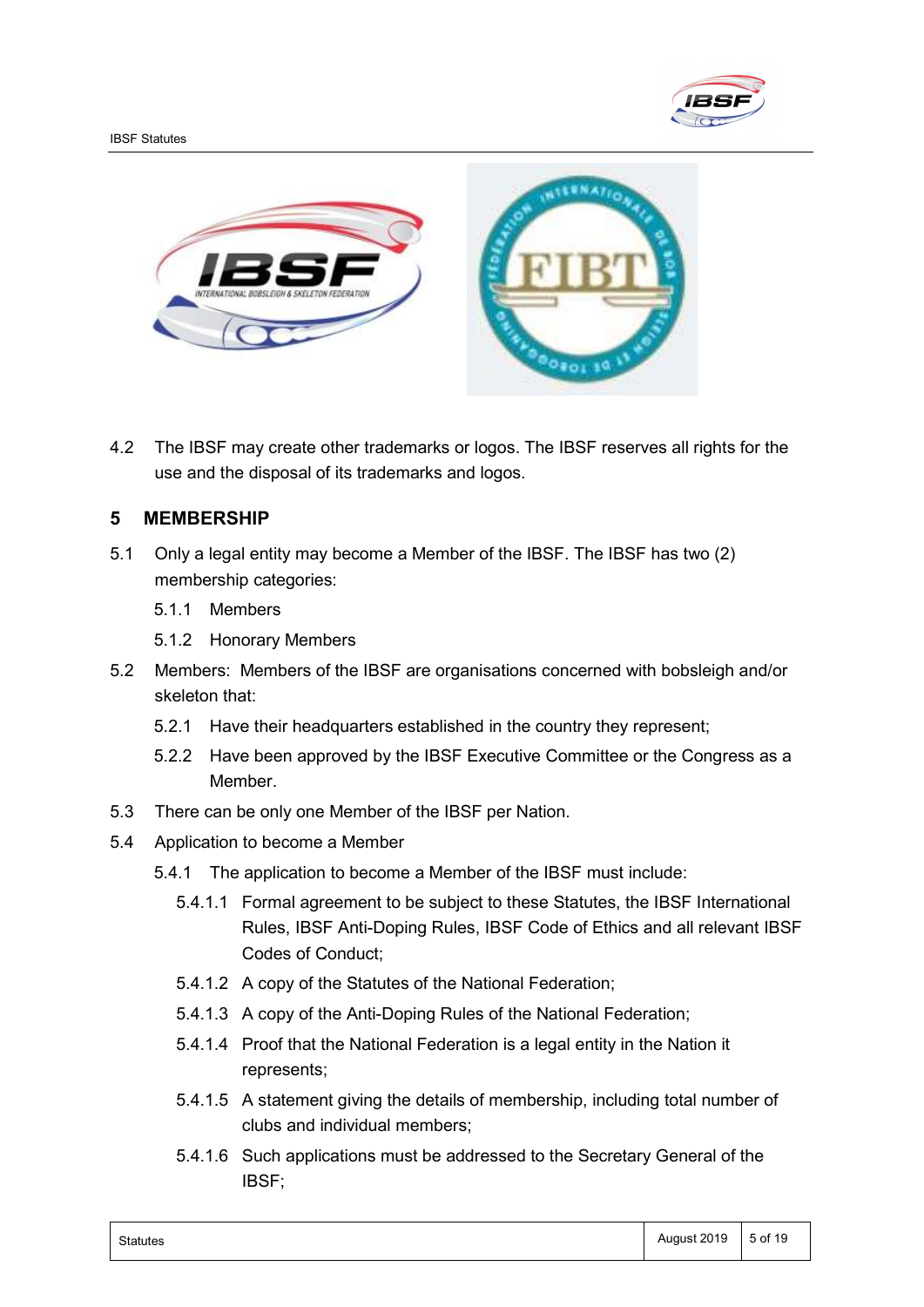

- 5.4.1.7 A National Federation seeking to become a Member may file an application for membership with the Secretary General at any time other than within the three (3) months leading up to a Congress;
- 5.4.1.8 The application to become a Member must be approved or disapproved by a majority vote of the Executive Committee, or following a refusal by the Executive Committee by a majority vote of the Congress.;
- 5.4.1.9 If the application to become a Member is disapproved by the Executive Committee, the Applicant may, within four (4) weeks of notice of the disapproval, appeal to the next Congress. Such an appeal to become a Member must be approved by a majority of those eligible to vote at that Congress.
- 5.5 Honorary Members: At the request of the Executive Committee, or of the Members, individuals who have attained particular merits or standards for Bobsleigh or Skeleton may be appointed Honorary Members of the IBSF by the Congress. A majority vote of the Congress is required.
	- 5.5.1 Honorary Members are exempt from any fees and are invited to all Congresses. They have no right to vote or submit proposals.
- 5.6 Resignation, expulsion and suspension.
	- 5.6.1 The resignation of a Member must be declared by registered letter to the Secretary General. Any obligations resulting from the membership must be fulfilled before the termination of the membership.
	- 5.6.2 If a Member has been inactive for three (3) years and has not paid its membership fees for three (3) years the Executive Committee can ask the Congress to remove the Nation as a Member of the IBSF. A two-thirds (2/3) majority is required for this.
	- 5.6.3 In particular cases, the IBSF may enforce the expulsion or suspension of a Member on the grounds set out below, after confirmation by the Congress to do so:
		- 5.6.3.1 In cases of breaches of sport discipline;
		- 5.6.3.2 It has not complied with its financial commitments;
		- 5.6.3.3 In cases of infringement of these Statutes, infringement of the International Rules, Anti-Doping Rules, Code of Ethics or Codes of Conduct;
		- 5.6.3.4 The Member no longer satisfies all of the criteria for membership set out in these Statutes;
		- 5.6.3.5 For other reasons, e.g. fraud or criminal conduct.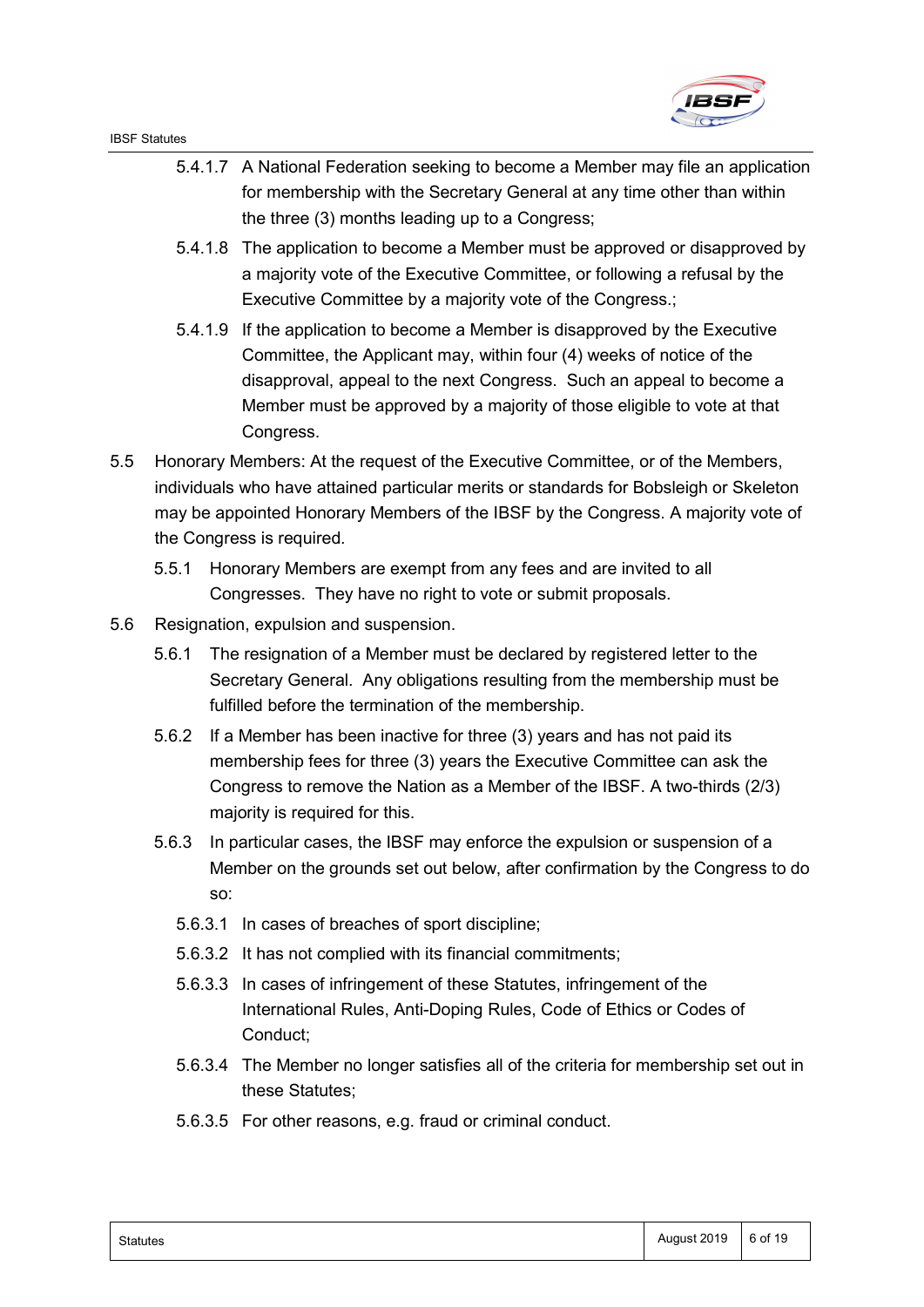

- 5.6.4 The expulsion or suspension of a Member may be dictated by a two-thirds (2/3) vote of the Congress upon a motion by the Executive Committee. Within two (2) weeks after the Congress Resolution the expelled/suspended Member can appeal to the IBSF Appeals Tribunal and finally to the CAS.
- 5.6.5 A Member may be suspended by the Executive Committee until the next Congress for any of reasons set out in 5.6.3 of these Statutes, wherein the Congress will decide if the Member should be expelled, the suspension continued or the Member reinstated. Such a decision can be appealed to the IBSF Appeals Tribunal and the CAS.
- 5.6.6 A Member that has been suspended may not exercise any of the rights or benefits of Membership of the IBSF during the period of suspension.

# 6 RIGHTS OF MEMBERS

- 6.1 Subject always to the powers of suspension of rights of Members set out in these Statutes, any Member of the IBSF has the following rights:
	- 6.1.1 To claim for moral and technical support from the IBSF in the promotion of Bobsleigh and Skeleton, in particular in the development of sports equipment, in connection with the construction of bob tracks and in the running of competitions,
	- 6.1.2 To participate in all the competitions organised by the IBSF and by its Members according to the regulations laid down by the IBSF and race organisers,
	- 6.1.3 To organise international competitions under the control of the IBSF,
	- 6.1.4 To organise National competitions,
	- 6.1.5 To participate at Congress in accordance with these Statutes.

# 7 OBLIGATIONS OF MEMBERS

- 7.1 Members and their individual members are subject to and must comply with the IBSF Statutes, all IBSF Rules and Regulations, the IBSF Anti-Doping Rules, the IBSF Code of Ethics, all relevant Codes of Conduct and to the decisions taken by the Congress and/or the IBSF Executive Committee.
- 7.2 Members must adopt and implement and enforce within its territory regulations that are consistent with these Statutes and other IBSF regulations, including (without limitation) Anti-Doping regulations that are compliant with the World Anti-Doping Code and the IBSF Anti-Doping regulations (as amended from time to time).
- 7.3 Members must at all times maintain the documents and status that is required to become a Member as set out in Articles 5.4.1 – 5.4.1.5. Any changes must be communicated to the ISBF Secretary General.
- 7.4 Members shall be obligated to pay to the IBSF the following fees:
	- 7.4.1 An Admission fee: for Members on attaining membership of the IBSF; and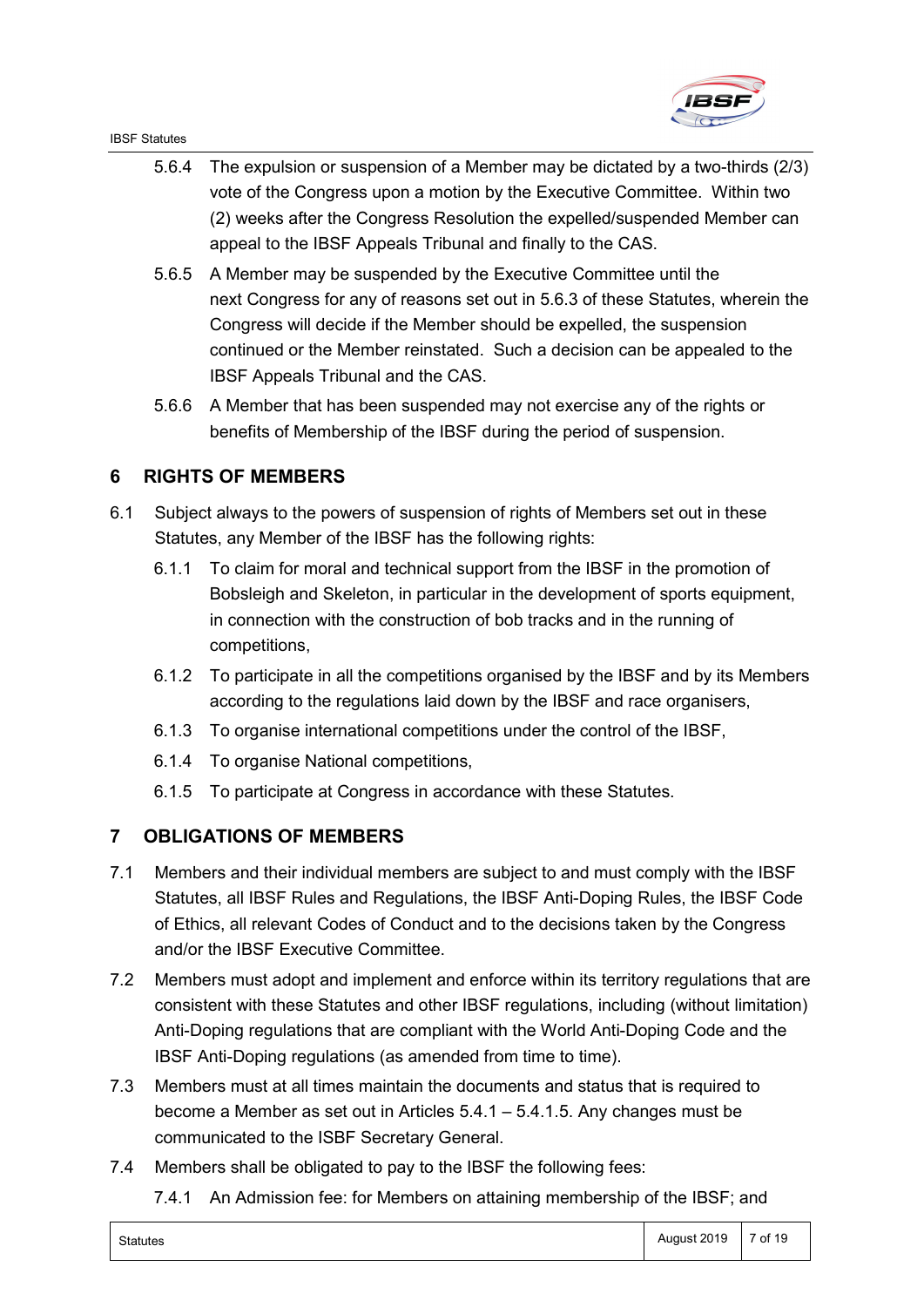

- 7.4.2 A Membership fee: this is an annual fee, to be settled by all Members and by the 31st December of each year of their membership.
- 7.5 A Member shall inform the IBSF of the name and address of its President, Secretary General and other persons responsible for conducting, on its behalf, official correspondence both with IBSF and the other IBSF Members.
- 7.6 A Member must recognise and enforce within its Country: (A) all decisions of the IBSF's constituent bodies and/or officials made under the IBSF Statutes, Rules and Regulations; (B) periods of ineligibility and other disciplinary sanctions imposed by the IBSF; and (C) periods of ineligibility and other disciplinary sanctions imposed by other **Members**
- 7.7 The IBSF, all of its Members, officials, coaches and athletes must adhere to the World Anti-Doping Code (WADC) and practice the principles with due diligence and without exception.
- 7.8 Neither these Statutes nor membership of the IBSF shall create a partnership or agency relationship between the IBSF and its Members. Members are not liable for the debts or obligations of the IBSF, and the IBSF is not liable for the debts or obligations of Members.

# 8 BODIES OF THE IBSF

- 8.1 The IBSF consists of:
	- 8.1.1 The Congress;
	- 8.1.2 The Executive Committee;
	- 8.1.3 The Executive Management Committee;
	- 8.1.4 The Auditors; and
	- 8.1.5 The IBSF Appeals Tribunal.

# 9 CONGRESS

- 9.1 The Congress is the highest authority of the IBSF, and it consists of:
	- 9.1.1 The Delegates nominated by the Members and
	- 9.1.2 The Executive Committee.
- 9.2 The Delegate must either:
	- 9.2.1 Possess the citizenship of the country they represent; or
	- 9.2.2 Be an official resident of the country for at least three years prior to the date of the Congress.
- 9.3 Any Member may appoint an Advisory Assistant to accompany the Delegate to the Congress.
- 9.4 Honorary Members may attend Congress.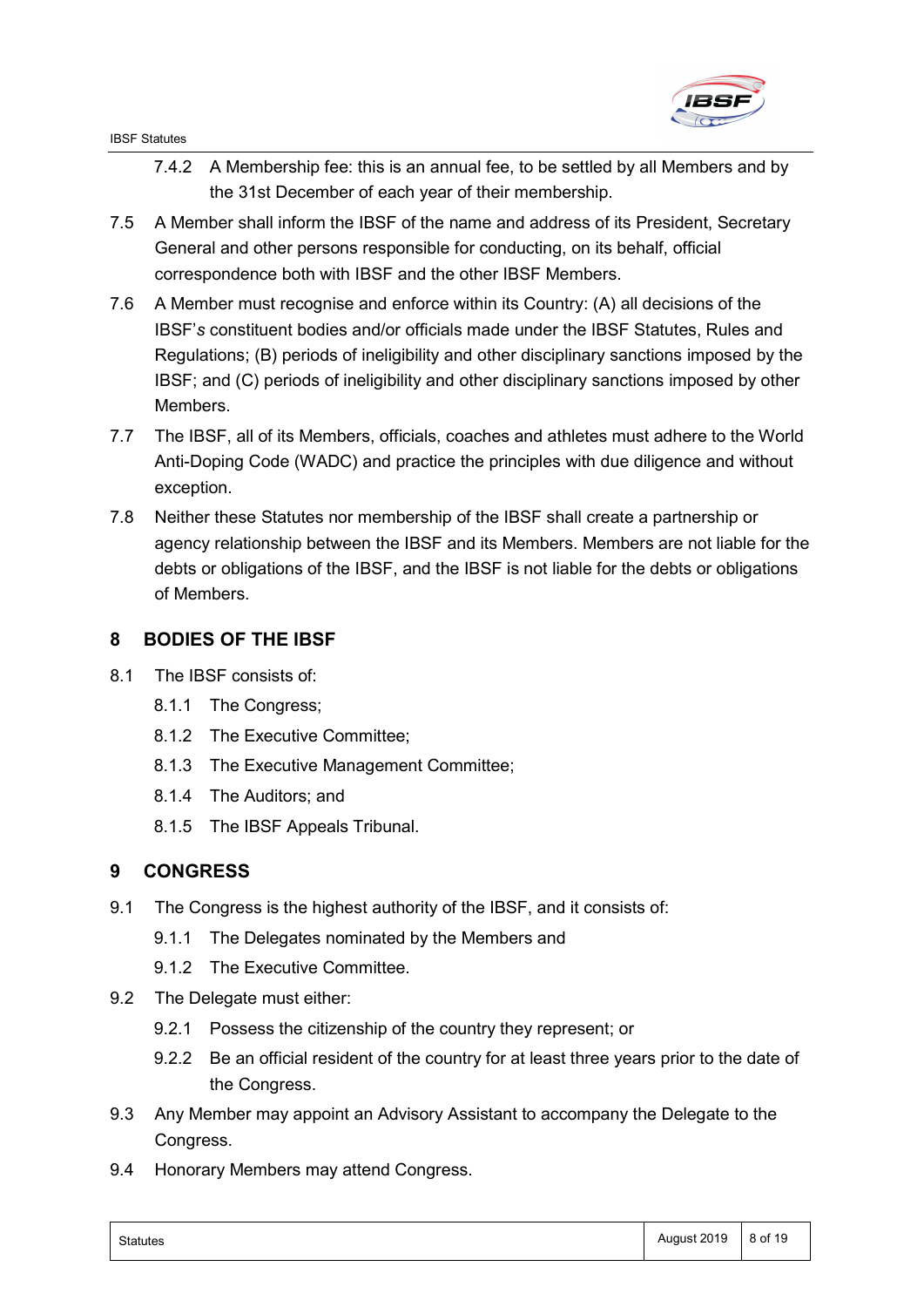

- 9.5 The Congress is presided over by the President of the IBSF, or one of the Vice-Presidents.
- 9.6 The Congress meets annually, preferably in the second quarter of the calendar year. The Executive Committee shall fix the date and place of the Congress. The organisation of the Congress shall be entrusted to a Member capable of fulfilling the conditions specified by the Executive Committee.
- 9.7 The President shall call the Congress by written invitation to the Executive Committee, Members and Honorary Members. The deadline for the presentation of requests from Members shall be fixed in the invitation from the President.
- 9.8 An Extraordinary Congress may be called at any time at the request of the majority of the members of the Executive Committee, or by a majority of the Members eligible to vote.
- 9.9 The time required to call an Extraordinary Congress shall not be less than 4 weeks. In this case, the time required for presentation of requests shall not be less than two weeks.
- 9.10 The authority of Congress is:
	- 9.10.1 Checking of powers, roll-call, verification of entitlement to vote, statement of receipt of invitation and approval of the agenda;
	- 9.10.2 Approval of the Minutes of the last Congress;
	- 9.10.3 Report by the members of the Executive Committee, with the presentation of accounts, budget, and report of the Audit Committee;
	- 9.10.4 Discussion of reports, approval of the accounts and release of the Executive Committee;
	- 9.10.5 Approval of the budget including the annual subscription and/or other fees;
	- 9.10.6 Election of the members of the Executive Committee (every four (4) years);
	- 9.10.7 Election of the Auditors Committee (every two (2) years three persons);
	- 9.10.8 Election of the members of the IBSF Appeals Tribunal (every four (4) years);
	- 9.10.9 Consideration of proposals from the Executive Committee;
	- 9.10.10 Consideration of proposals to suspend or expel Members;
	- 9.10.11 Consideration of the Indemnity Policy;
	- 9.10.12 Changing of the Statutes;
	- 9.10.13 Dissolution of the IBSF;
	- 9.10.14 To consider any and all other matters properly brought before Congress for consideration and decision;
	- 9.10.15 Requests for honours; and
	- 9.10.16 The allocation of World Championships.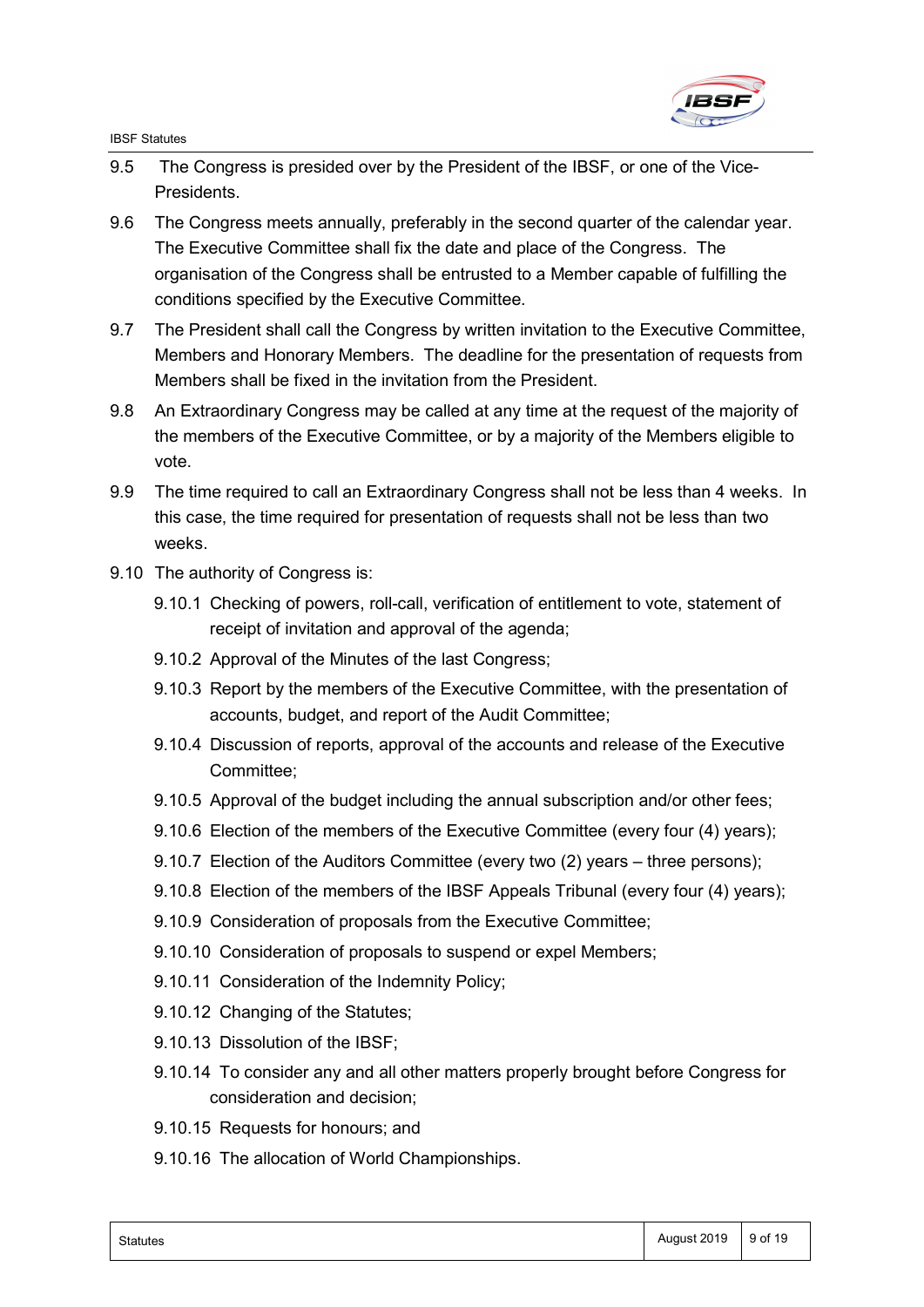

- 9.11 Additions to the business of the Congress may be presented by the Executive Committee or Members. These must be filed with the Secretary General along with a written statement for the grounds for inclusion pursuant to the deadline fixed in the invitation to the Congress.
- 9.12 Late additions to the business may only be considered by Congress if they are presented in writing before the opening of the Congress, and agreed by two-thirds (2/3) of the delegates present and entitled to vote. No new proposal to the Congress may be added to the agenda after the beginning of the Congress.
- 9.13 The Congress Minutes should be drawn up within four (4) weeks of the end of the Congress, and be sent to all members, to the Executive Committee, and to the Auditors.
- 9.14 The Minutes should be signed by the President following approval at the next Congress.

# 10 EXECUTIVE COMMITTEE

- 10.1 Subject to the exclusive powers and ultimate authority of Congress, the Executive Committee shall have full power and authority to manage the affairs of the IBSF and exercise all its powers.
- 10.2 The Executive Committee shall consist of:
	- 10.2.1 President;
	- 10.2.2 Vice President of Corporate and Financial Affairs;
	- 10.2.3 Vice President of Sport;
	- 10.2.4 Vice President of International Affairs;
	- 10.2.5 Vice President of Marketing and Events;
	- 10.2.6 Vice President of Communication;
	- 10.2.7 Vice President of Legal Affairs;
	- 10.2.8 Chairperson of the Athletes Committee; and
	- 10.2.9 The Secretary General (without voting rights).
- 10.3 Ex-Officio representatives (e.g. Past Presidents) may be invited to attend Executive Committee meetings when required on relevant matters (without voting rights).
- 10.4 The President and the Secretary General, or their duly authorised alternative/s have authority to bind the IBSF.
- 10.5 The President of the IBSF shall be the Chair of the Executive Committee. In the absence of the President, the Vice Presidents shall choose a Presiding Officer for the meeting by majority vote.
- 10.6 The President shall be the Chief Executive Officer and shall preside at all meetings of the IBSF. The President shall be an ex officio member of all committees and shall perform such other duties as may be assigned by vote of the Executive Committee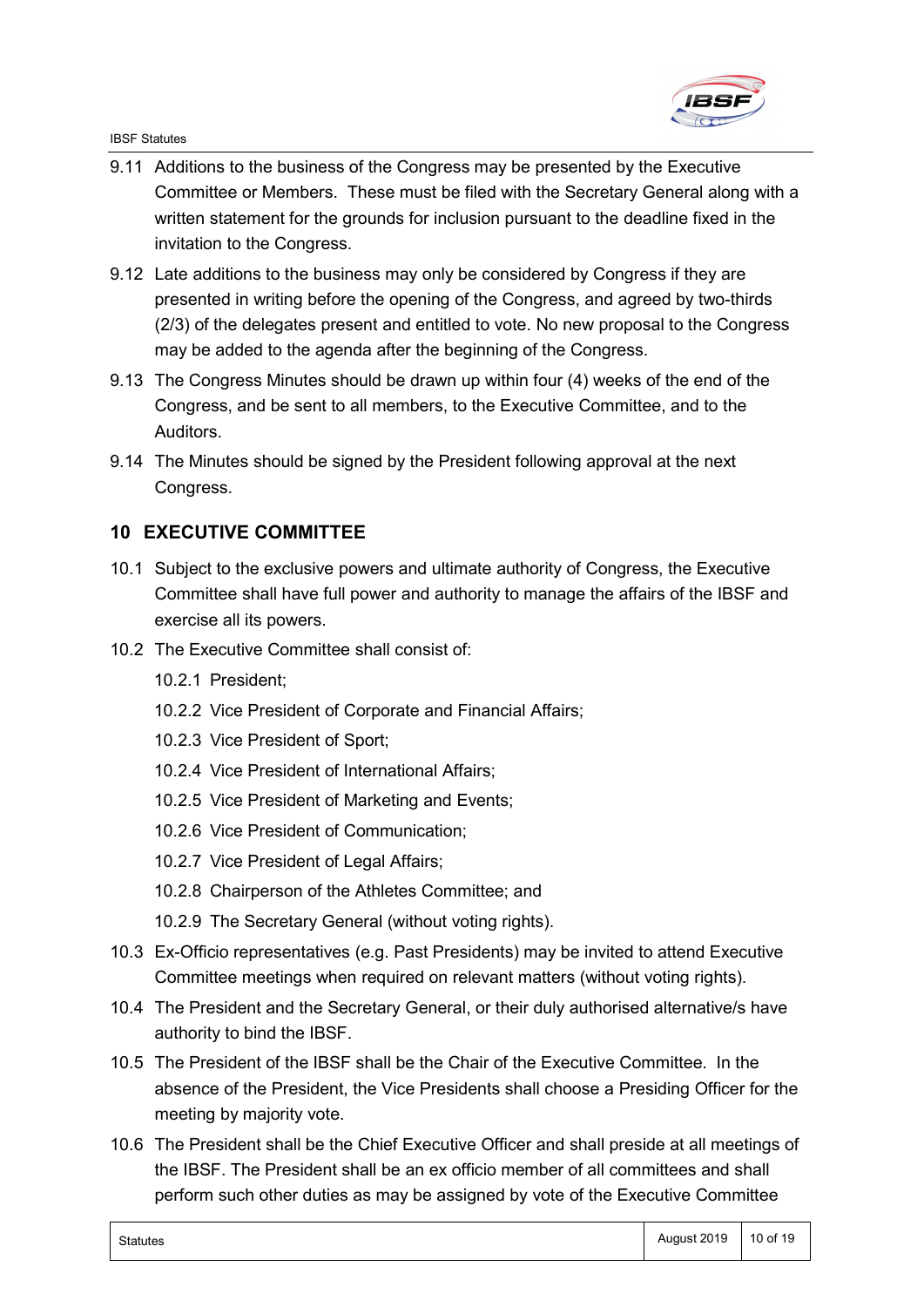

- 10.7 The President may not hold any office or position with a Member of the IBSF or with any sponsor of the IBSF.
- 10.8 The Vice President of Corporate and Financial Affairs shall be responsible for all matters that concern the finances of the IBSF, including accounting, audits, budgets, taxes, banking, income and expenses.
- 10.9 The Vice President of Sport shall be responsible for all matters that concern organisation, operation and validation of IBSF competitions for bobsleigh and skeleton including rules, races, tracks, juries and the safety of the athletes.
- 10.10 The Vice President of International Affairs shall be responsible for international relations that concern the IBSF and the development and growth of the disciplines of bobsleigh and skeleton, including issues of emerging nations and nations requiring special assistance for sporting competition.
- 10.11 The Vice President of Marketing and Events shall be responsible for all matters that concern the IBSF in regards of media and marketing rights, television production and relations with race organisers.
- 10.12 The Vice President of Communication shall be responsible for all matters that concern IBSF and the communication strategy, publications, and media.
- 10.13 The Vice President of Legal Affairs shall be responsible for all matters that concern the law and the IBSF, including rules, Statutes, contracts, property and personal rights, litigation, arbitration, mediation, anti-doping and ethics.
- 10.14 The Chairperson of the Athlete Committee shall be responsible for all matters that concern the athletes.
- 10.15 Decisions regarding the compensation, benefits and the work conditions of the Secretary General are made by majority vote of the Executive Committee.
- 10.16 Members of the Executive Committee shall be entitled to compensation laid down in an Indemnity Policy. The Indemnity Policy will be proposed by the Ethics Committee and requires the approval of Congress.
- 10.17 The President and each elected member of the Executive Committee shall have one (1) vote each on all matters before the Congress except for in the elections of the Executive Committee where they are not allowed to vote. The Secretary General is not entitled to vote on any matter before Congress.
- 10.18 No Member shall have more than one (1) individual elected to the offices of President or any of the Vice Presidents (this does not apply to the Chairperson of the Athlete Committee)
- 10.19 The members of the Executive Committee are elected for a four (4) year term corresponding to the Olympic cycle.
- 10.20 The Executive Committee issues general guidelines and regulations for each single field pertaining to the Vice Presidents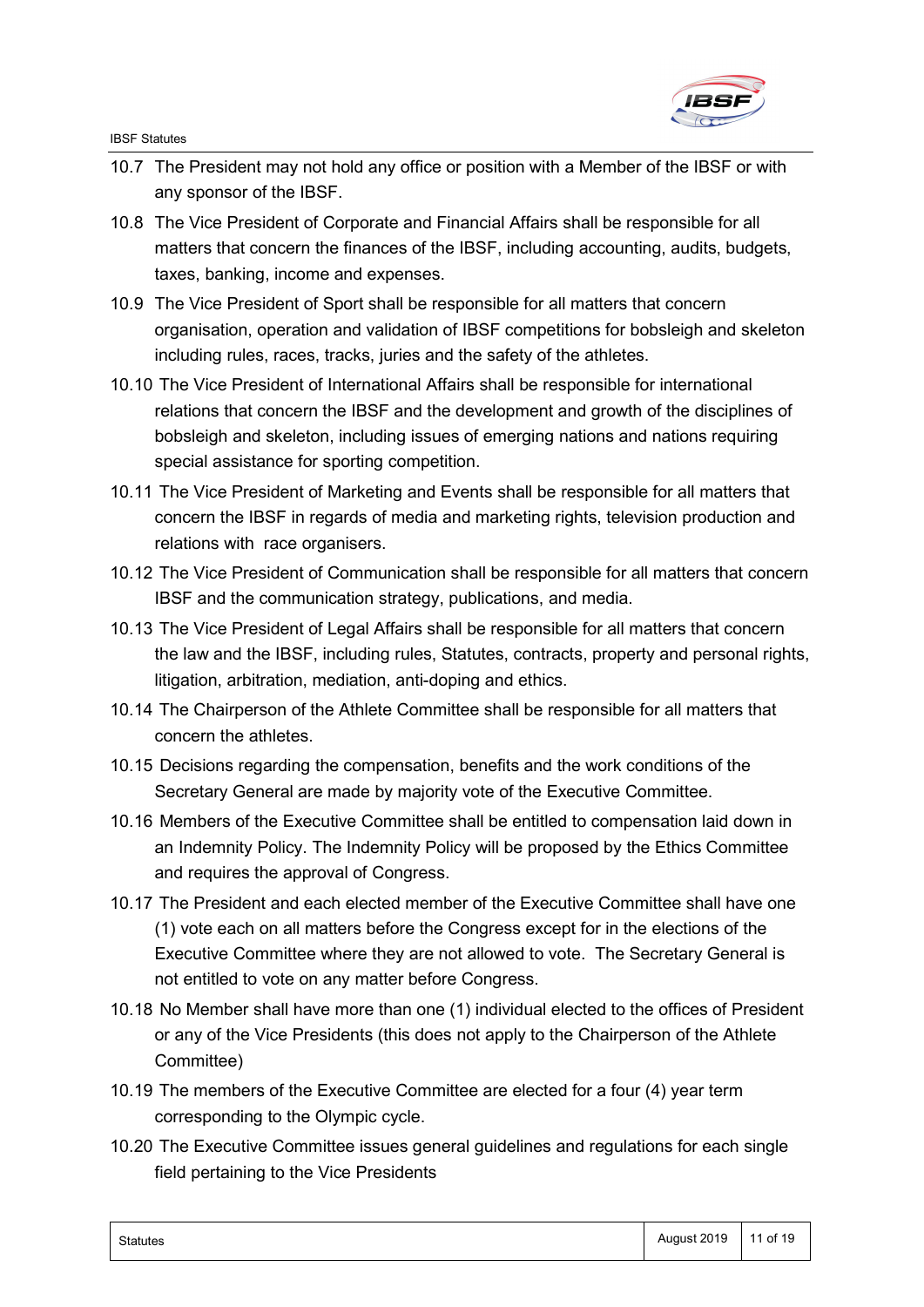

- 10.21 The Executive Committee provides advice and fulfils the responsibilities stated in these Statutes. The Executive Committee is bound by the decisions of the Congress.
- 10.22 Members of the Executive Committee shall preferably be present in person at Executive Committee meetings. If circumstances permit members of the Executive Committee may participate in a meeting via phone or a videoconference facility.
- 10.23 A member of the Executive Committee can be suspended by the Executive Committee following an opinion of the Ethics Committee that recommends this action. The Congress has the authority to reinstate, remove or further suspend the member of the Executive Committee. A two-thirds (2/3) majority vote of Congress is required to remove or suspend a member of the Executive Committee. A member can within two (2) weeks of any such decision by the Executive Committee or Congress appeal to the IBSF Appeals Tribunal and finally the CAS.
- 10.24 Vacancies on the Executive Committee shall be filled at the next regular Congress by election of a replacement to serve until the next regular election.
- 10.25 A quorum of the Executive Committee will be a simple majority of its members that have voting rights.
- 10.26 No person is eligible for election to the Executive Committee if they have reached the Age Limit as at the date of Congress at which they stand for election or if they will reach the Age Limit within six (6) months thereafter. For these purposes, the "Age Limit" is such age that the IOC has implemented as the age limit for membership of the IOC.

# 11 EXECUTIVE MANAGEMENT COMMITTEE

- 11.1 The President, the Vice President of Corporate and Financial Affairs and the Secretary General shall comprise the Executive Management Committee, and shall have the responsibility for administering the business and routine affairs of the IBSF on a daily basis.
- 11.2 The Executive Management Committee shall report regularly to the Executive **Committee**

#### 12 AUDIT COMMITTEE

- 12.1 The IBSF Audit Committee helps the Executive Committee in fulfilling its oversight responsibility towards the Congress relating to:
	- the integrity of the Federation's financial statements,
	- the effectiveness of the Federation's Internal Control over Financial Reporting,
	- the Federation's compliance with legal and regulatory requirements and
	- the independent auditor company´s qualifications, independence and performance.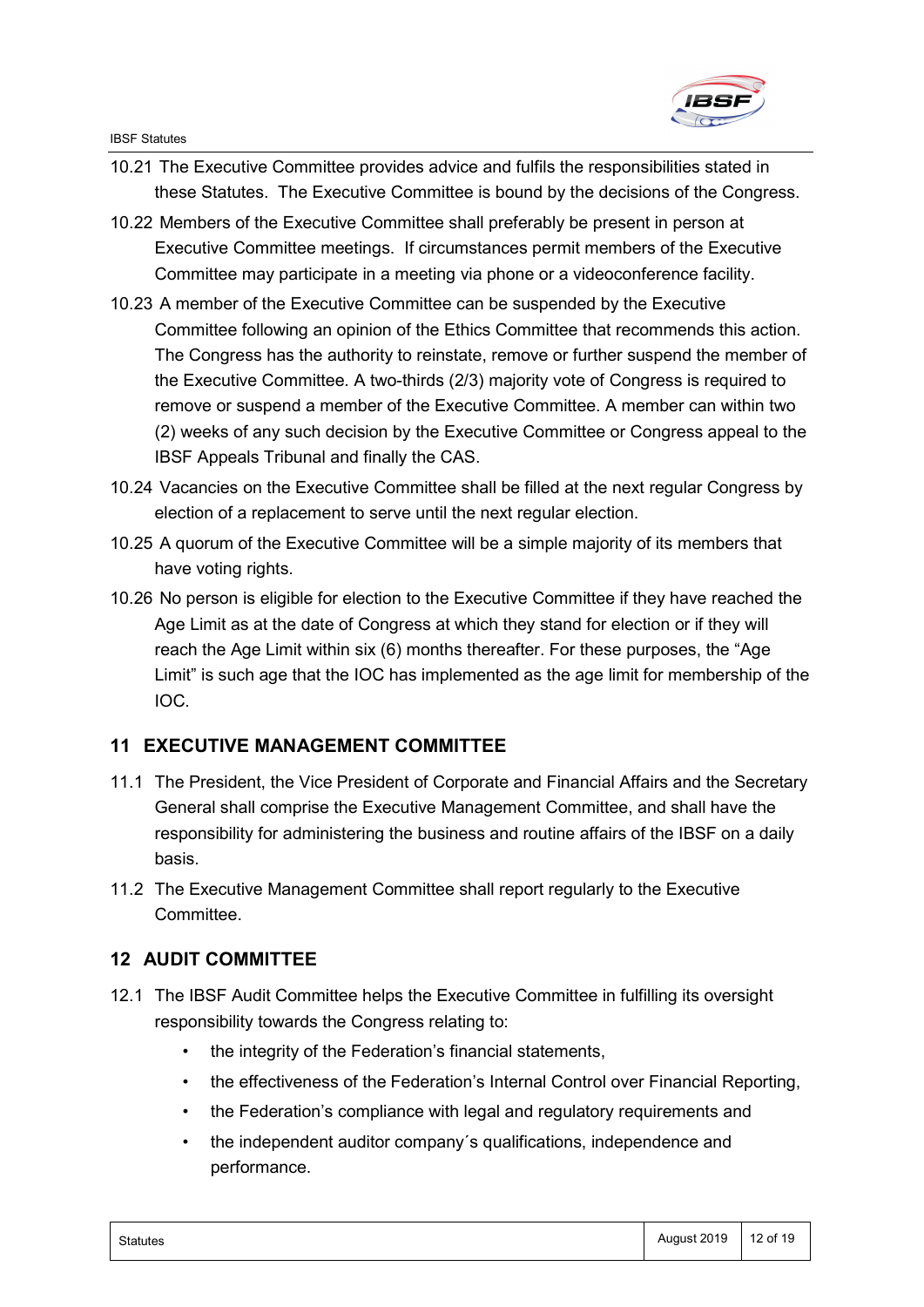- 12.2 The IBSF Audit Committee will discuss the scope and planning of the Audit with the independent audit company.
- 12.3 The IBSF Audit Committee will approve the annual appointment of the independent audit company.
- 12.4 The IBSF Audit Committee will review and discuss the annual financial statements with a representative of the EC.
- 12.5 The IBSF Audit Committee will review and discuss the results of the Full Audit with the independent audit company and (a representative of) the EC. The independent audit company shall also report his findings to the Audit Committee as required by the professional standards.

#### 13 COMMITTEES

- 13.1 There shall be Committees, which shall be advisory to the IBSF, as follows:
	- 13.1.1 Sports Committee for Bobsleigh;
	- 13.1.2 Sports Committee for Skeleton;
	- 13.1.3 Materials Committee for Bobsleigh;
	- 13.1.4 Materials Committee for Skeleton;
	- 13.1.5 Tracks Committee;
	- 13.1.6 Medical Committee;
	- 13.1.7 Athletes Committee;
	- 13.1.8 Ethics Committee;
	- 13.1.9 Para sport Committee; and
	- 13.1.10 Development Committee.
- 13.2 The Executive Committee appoints the members of the Committees, with the exception of the Athletes Committee which shall be elected in accordance with Article 13.6.
- 13.3 The duties of each Committee, with the exception of the Athletes Committee and the Ethics Committee, shall be assigned by the President subject to the approval of the Executive Committee.
- 13.4 The Executive Committee may establish and appoint the members of such other Special Committees as may be necessary.
- 13.5 The term of each member of each Committee, with the exception of the Athletes Committee, shall run until the next quadrennial meeting following the Olympic Winter Games or until his or her successor is appointed. The Executive Committee can remove, replace or add members of Committees.

Special Committees shall automatically be dissolved on the dissolution date agreed when they are created, or, if no such date is established, when dissolved by the Executive Committee.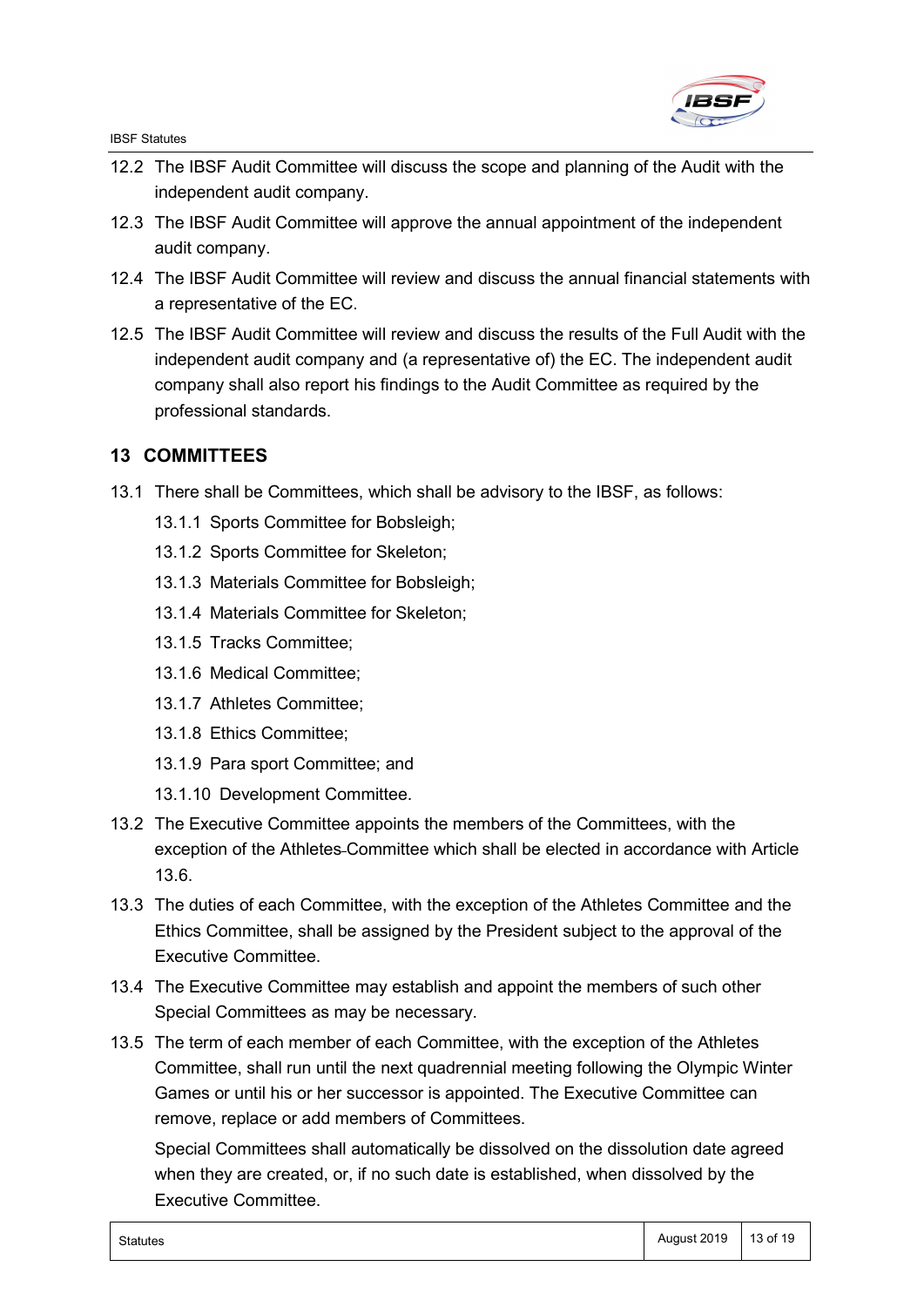

IBSF Statutes

The terms of the members of each Special Committee shall expire when the committee is dissolved, or as otherwise provided by the Executive Committee.

- 13.6 The IBSF Athletes Committee (AC).
	- 13.6.1 The AC shall consist of six (6) athletes who are over the age of eighteen (18) and have had, or currently hold, a IBSF license and have participated in IBSF Competitions.
	- 13.6.2 Qualification of members

The six (6) member AC will be comprised of;

- a. One (1) athlete, active or retired, from the discipline men's Bobsleigh;
- b. One (1) athlete, active or retired, from the discipline women's Bobsleigh;
- c. One (1) athlete, active or retired, from the discipline men's Skeleton;
- d. One (1) athlete, active or retired, from the discipline women's Skeleton;
- e. One (1) athlete, active or retired from the Para disciplines; and
- f. One (1) retired athlete from any of the disciplines, who will be the Chairperson of the AC.
- 13.6.3 Each member to be elected from each of the five (5) disciplines will either be a retired athlete that has competed in IBSF Competitions within the preceding four (4) years of the date of Election, or be an active Athlete currently competing in IBSF Competitions.
- 13.6.4 The Chairperson of the AC will be a retired Athlete from any of the disciplines who has retired within the last five (5) years of the date of the Election. The Chairperson will also be a member of the IBSF Executive Committee.
- 13.6.5 Athletes Eligibility to Vote

The eligible voters for the Election of the members of the AC are the competing Athletes in IBSF Competitions (World Cup, Intercontinental Cup, North Americas Cup and Europa Cup, Para events), licensed and results confirmed by Official Time Sheets, from the previous season.

13.6.6 Term of Office for members of the AC

The term of office will be four (4) years; a member is limited to two (2) successive terms in the same office.

- 13.6.7 Conduct of Election for members of the AC
	- 13.6.7.1 The Election of the members of the AC will take place during the season following the Winter Olympics.
	- 13.6.7.2 A Candidate for Election as a member of the AC must be nominated by his or her National Federation. A National Federation will be limited to having no more than one (1) Athlete elected to the AC.
	- 13.6.7.3 The IBSF will conduct the Election by paper ballot, electronic filing or by any means to provide for secrecy and security of casting votes.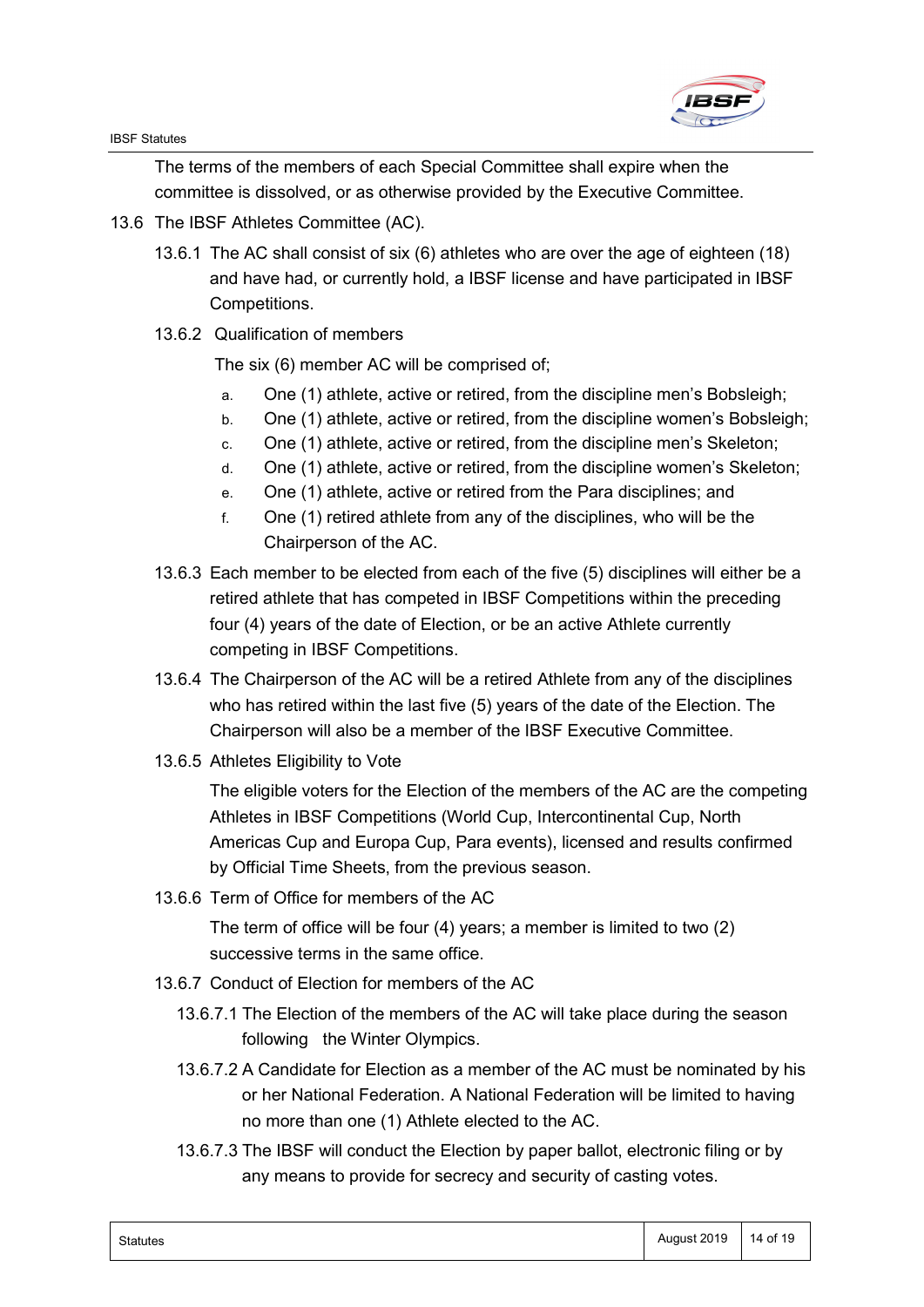

- 13.6.7.4 Any vacancy in Office for an elected member of the AC for whatever reason will be filled for the remainder of the four (4) year term by the runner up in the election for that position. If no person exists, the AC shall, at their own discretion, co-opt a new member from the relevant discipline, and/or a new election shall be held the following season for that position.
- 13.6.8 All other regulations relating to the AC election shall be in the AC Election Rules.

#### 14 VOTING & ELECTIONS

- 14.1 Voting
	- 14.1.1 All decisions taken during the IBSF Congress are decided by a simple majority of votes cast unless specifically stated otherwise in these Statutes.
	- 14.1.2 Abstentions and invalid votes are not counted in the determination of the majority.
	- 14.1.3 In the event of a tie this shall be interpreted as a rejection.
- 14.2 Only Members and the Executive Committee have the right to present proposals and to vote at the Congress. Votes are allocated to Members and the Executive Committee at a particular Congress in the following manner:
	- 14.2.1 A Member shall receive one (1) vote if the Member has competed in at least ten (10) IBSF on ice competitions in the preceding twenty four (24) months prior to the Congress and in a minimum of two (2) of the five (5) IBSF Olympic sports disciplines.
	- 14.2.2 A Member shall receive one (1) additional vote for satisfying either of the following conditions:
		- 14.2.2.1 The Member has conducted and has taken full responsibility for an IBSF on ice competition in the preceding twelve (12) months prior to the Congress; or
		- 14.2.2.2 The Member has competed in at least five (5) IBSF competitions in each of the five (5) Olympic disciplines every season for the last four (4) seasons.
	- 14.2.3 No Member shall receive more than two (2) votes as a Member.
	- 14.2.4 Each member of the Executive Committee shall receive one vote.
	- 14.2.5 The vote of a member of the Executive Committee shall not count as a vote of a Member Federation.
- 14.3 Proxy voting and voting by mail is not permitted.
- 14.4 Only the Delegate from a Member and the members of the Executive Committee are entitled to vote on matters that come before the Congress.
- 14.5 Elections
	- 14.5.1 In principle, voting is to be conducted in writing and by secret ballot;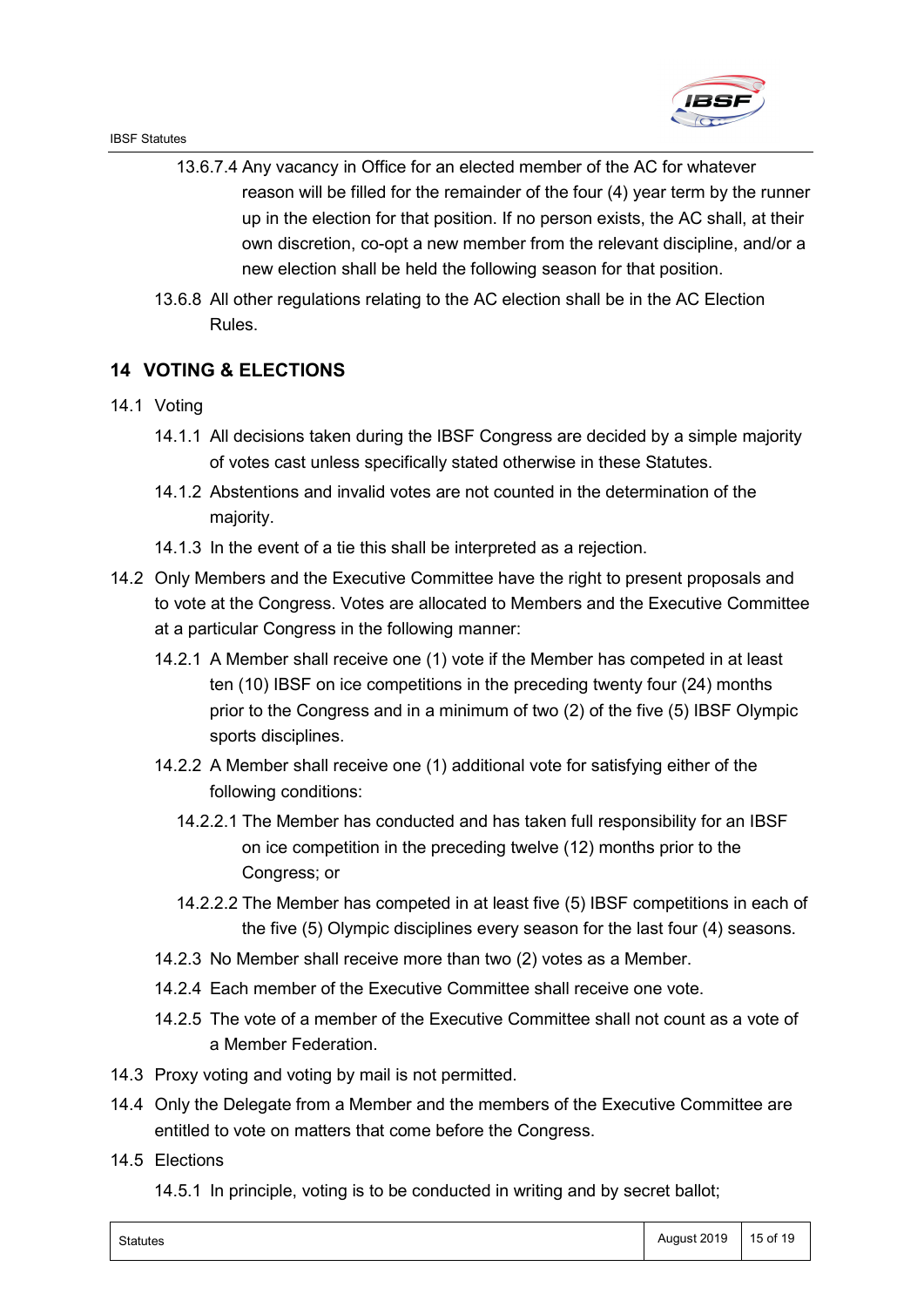

- 14.5.2 In the event that there should be only one candidate proposed for an office, and if that candidate is prepared to accept the said office, the election may be by a show of hands, if no secret ballot is requested. Candidates are elected if they obtain a simple majority of the votes;
- 14.5.3 Candidates in absentia may be elected, provided they state their acceptance for the office in writing in advance;
- 14.5.4 If there are several candidates for election, the candidate who secures at least 50% of the votes is elected. In the event no candidate secures such a number of votes, a second ballot shall take place between the two candidates who secured most votes during the first ballot. In this second ballot a simple majority of votes is decisive for the election.
- 14.6 Only Members can submit candidates for election to the Executive Committee. Any such candidates must be:
	- 14.6.1 Over twenty one (21) years of age; and
	- 14.6.2 Possess the citizenship of his/her nominating Member; or be an official resident of that Nation for at least three years prior to the date of the Congress.

#### 15 ASSETS

- 15.1 The assets of the IBSF consist of the annual fees from members, interest on bank accounts, donations, contributions, grants and any other income.
- 15.2 Any debts and liabilities of the IBSF are the sole responsibility of the IBSF and must be settled from the assets of the IBSF. There is no liability for the debts of the IBSF upon its Executive Committee, Members, or Honorary Members.
- 15.3 The income and property of the IBSF shall be applied solely towards the promotion of its Purposes and Tasks as set forth in these Statutes.

#### 16 ADMINISTRATION

- 16.1 The administration of the IBSF is ruled by financial regulations approved by the Congress.
- 16.2 The Vice-President of Corporate and Financial Affairs shall prepare each year a financial statement and an estimated budget which shall be submitted to Congress for approval.
- 16.3 The annual accounts are subject to the examination of the Auditors of Accounts whose report is to be submitted to the Congress.
- 16.4 The annual accounts should be sent to the Members at least four (4) weeks before the Congress date.

#### 17 SECRETARY GENERAL

17.1 The Secretary General is appointed by the Executive Committee.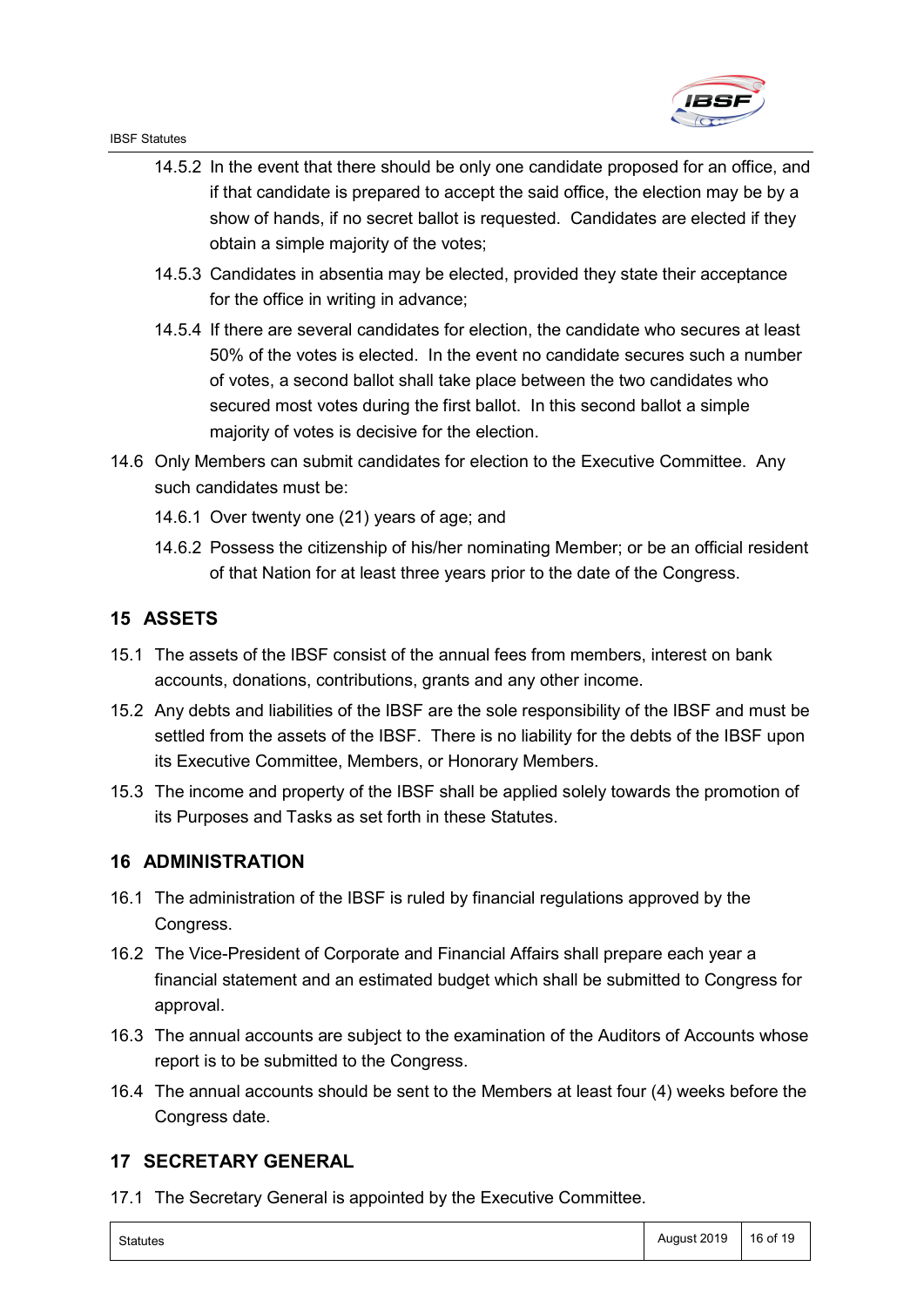

- 17.2 The Secretary General has no vote at Congress or Executive Committee meetings.
- 17.3 The Secretary General accepts proposals from the Members and distributes to Members, Congress and the Executive Committee.
- 17.4 The Secretary General manages the Office of the IBSF. The Secretary General shall send to the members of the Executive Committee notification of meetings of the Executive Committee at least two (2) weeks in advance of the meeting. In exceptional cases, this time may be shortened.

# 18 RESOLUTION OF DISPUTES

- 18.1 Any dispute arising between Members, or between one or more Members and the IBSF (including any dispute as to sanctions imposed by the Executive Committee), or between the IBSF and any individual or entity that is a member of or affiliated to a Member (each, a Dispute), shall be resolved exclusively by the means set out in this Article 18, to the exclusion of any other means. All of the aforementioned parties waive (to the fullest extent permitted under applicable law) any rights of recourse they might otherwise have to any court or other forum for resolution of such Disputes.
- 18.2 In the first instance, a Dispute shall be referred to the IBSF Appeals Tribunal for hearing and determination in a fair and impartial manner in accordance with these Statutes and the IBSF Appeals Tribunal Rules.
	- 18.2.1 The IBSF Appeals Tribunal consists of five members, who are not members of the Executive Committee and who are elected by Congress for a period of four (4) years. The IBSF Appeals Tribunal shall elect its own Chairperson from among those five members. When a Dispute is referred to the IBSF Appeals Tribunal, the Chairperson will convene a hearing panel of at least three members of the IBSF Appeals Tribunal to hear the Dispute, except in cases where a decision must be rendered on an expedited basis, the Chairperson or a single member of the Appeals Tribunal may hear the Dispute. In the event that a legally qualified member is unavailable to sit on that panel, the Chairperson will appoint a qualified legal adviser to advise the panel.
	- 18.2.2 The Executive Committee shall appoint a new member(s) to fill any vacancy occurring on the IBSF Appeals Tribunal between elections, which new member shall come from a country not already represented on the Tribunal, and any member so appointed shall serve until the next election.
- 18.3 Decisions of the IBSF Appeals Tribunal shall be final and binding on the parties, and may only be challenged by way of appeal to the Court of Arbitration for Sport in Lausanne, Switzerland (CAS), which is independent of the IBSF and which will resolve the dispute definitively in accordance with the CAS Code of Sports-Related Arbitration. The time limit for filing the appeal against a decision of the IBSF Tribunal is twenty-one days after receipt of the decision.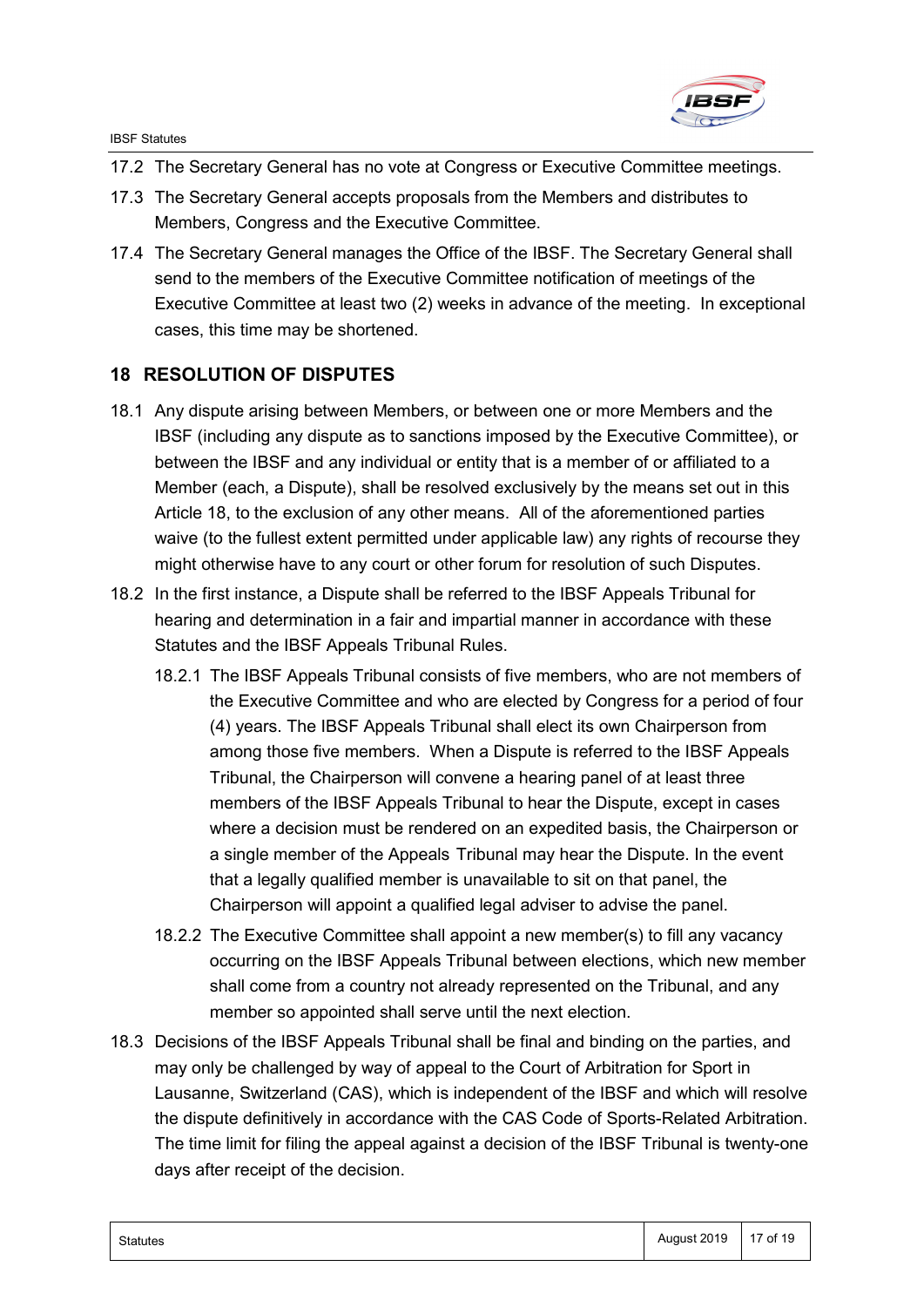

18.4 In all proceedings under this Article 18, whether before the IBSF Appeals Tribunal or the CAS, the language of the proceedings shall be English and the governing law shall be Swiss law.

#### 19 DISSOLUTION OF THE IBSF

- 19.1 The dissolution of the IBSF can only be pronounced by a decision of two-thirds (2/3) of the Members.
- 19.2 An Extraordinary Congress shall be convened specifically for that purpose.
- 19.3 The Extraordinary Congress will decide upon the use of any assets of the IBSF. If upon the winding-up or dissolution of the IBSF there remains, after the satisfaction of all its debts and liabilities, any property whatsoever, the same shall not be paid to or distributed among the Members, but shall be given or transferred to some other sporting institution or institutions having purposes similar to the Purposes and Tasks of the IBSF and which shall prohibit the distribution of its or their income and property to an extent at least as great as is imposed on the IBSF, such institution or institutions to be determined by the Members of the IBSF at or before the time of dissolution, and if so far as effect cannot be given to such provisions, then to some other sporting purpose.

# 20 CHANGES TO THE STATUTES

- 20.1 On a vote to change the Statutes a quorum shall be 50% of the Members eligible to vote. A two-thirds (2/3) majority is required to approve any changes.
- 20.2 For changes to the Statutes each Member that is eligible to vote under 14.2.1 of these Statutes, and each Executive Committee Member has only one vote.
- 20.3 Any proposed changes to the Statutes by a Member shall be submitted to the Secretary General in writing at least two (2) months before the Congress for referral to the Executive Committee.
- 20.4 For purposes of clarity and ease of translation all proposed changes to the Statutes shall be submitted in precise statutory language with direct reference to the existing text if any.

# 21 ADDITIONAL IBSF REGULATIONS

- 21.1 The IBSF shall adopt additional Rules and Regulations to the present Statutes it deems necessary in order to achieve the goals of the IBSF.
- 21.2 Such Rules and Regulations shall in principle be adopted and put into force by resolution of the Executive Committee, unless the present Statutes or the specific regulations themselves provide for the subsequent ratification of such regulations through the Congress.